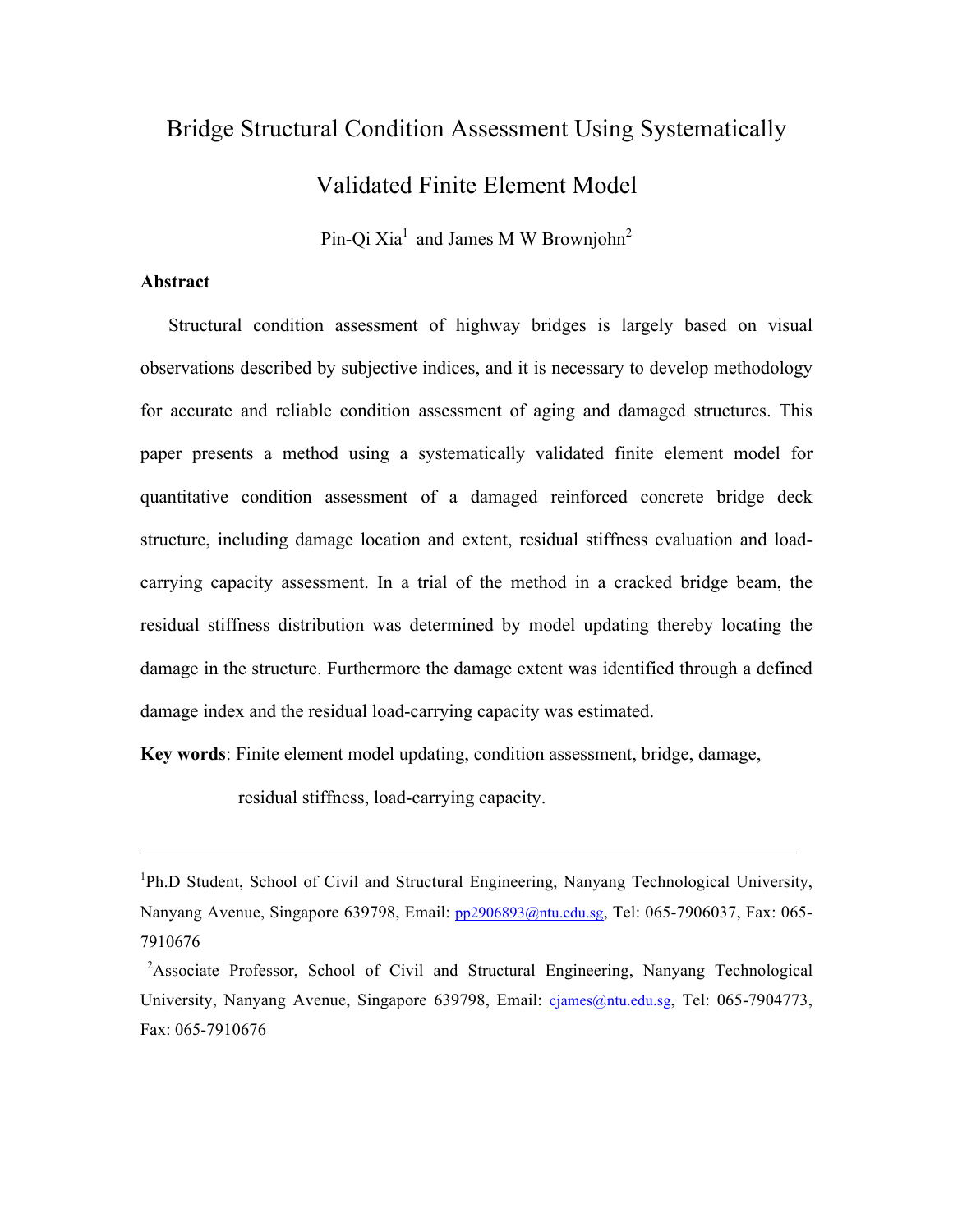#### **1. Introduction**

Many existing bridges have been deemed structurally deficient (Aktan et al. 1996), but despite the extent of the problem, condition assessment of bridges is still largely based on visual observations and described by subjective indices which do not permit accurate evaluation of serviceability and safety. Subjective or inaccurate condition assessment has been identified as the most critical technical barrier to the effective management of highway bridges. Perhaps the most significant challenge to bridge condition assessment is the quantification of information on bridge condition by development of technologies for objective and accurate condition assessment and reliability evaluation.

A significant research effort has focussed on the condition assessment of existing bridges, and relevant research has accelerated in recent years (Aktan et al. 1996,1997,1998; Enright and Frangopol 1999; Wahab and Roeck 1999). However, most investigations were based on field testing and numerical analysis without attempts to quantify structural condition. In addition, most of research effort has focussed on damage detection with very little research on stiffness and load-carrying capacity assessment.

A procedure that can be applied in condition assessment is the finite element (FE) model updating method (Mottershead and Friswell 1993) that integrates finite element analysis (FEA) and experimental modal analysis (EMA). This model updating technique can produce a systematically validated FE model by correcting uncertainties from modeling, geometry, physical and analysis to improve the analytical results closing to real values based on the dynamically measured data. It has emerged in the 1990s as a subject of great importance for mechanical and aerospace structures. However the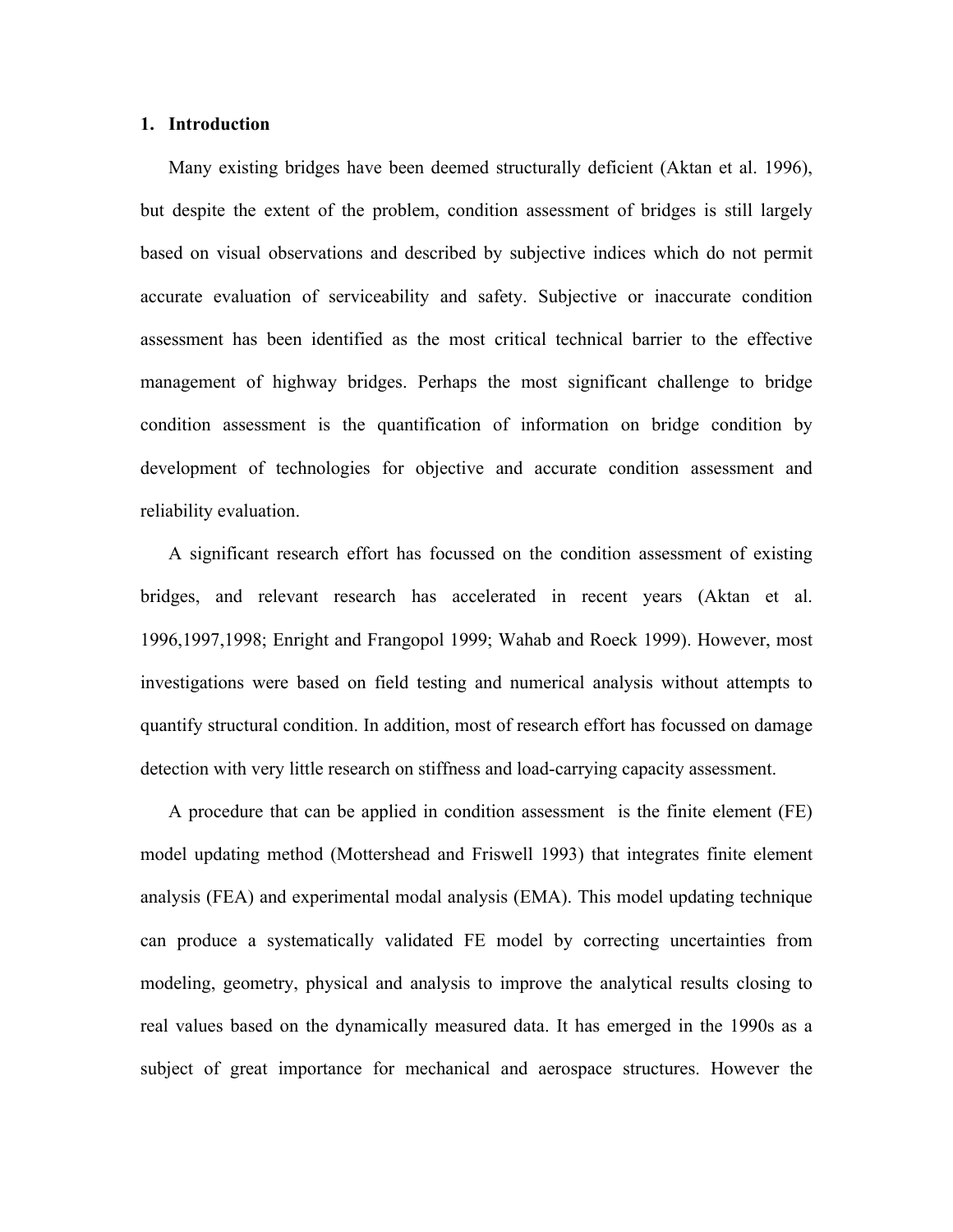technique may be difficult to apply for civil engineering structures, because of the constraints on prototype testing and experimental data analysis resulting from the nature, size, location and usage of these structures. Recently, the civil engineering community has begun to apply this technique. For example, Cantieni (1996) investigated model updating of a concrete arch bridge while Pavic et al. (1998) and Reynolds et al. (1998) have been applying the technique to footbridges and concrete floors, while applications to cable supported bridges have been reported by Brownjohn (1997) and Brownjohn and Xia (1999; 2000).

This paper describes the application to quantitative condition assessment of a damaged reinforced concrete (RC) bridge deck model, whose FE model was prevalidated and post-validated systematically by model updating based on dynamically measured data from the undamaged and damaged structure. The damage location and quantification of the damaged structure were then identified, leading to residual stiffness and load-carrying capacity assessment.

### **2. Damaged Bridge Structure and Finite Element Modeling**

The bridge deck used in the investigation was a RC slab/beam structure comprising a shallow lightly RC slab supported by two deep RC edge beams and simulating a short span pedestrian bridge, details of which are shown in Fig. 1. The edge beams were 250*mm* deep by 150*mm* wide and overall structure width was 1*m*. The bridge deck was simply supported on the concrete blocks.

In order to produce damage in the RC bridge deck, the static loads were applied at the midspan location of the structure until a maximum load of 47*kN* was sustained. Being an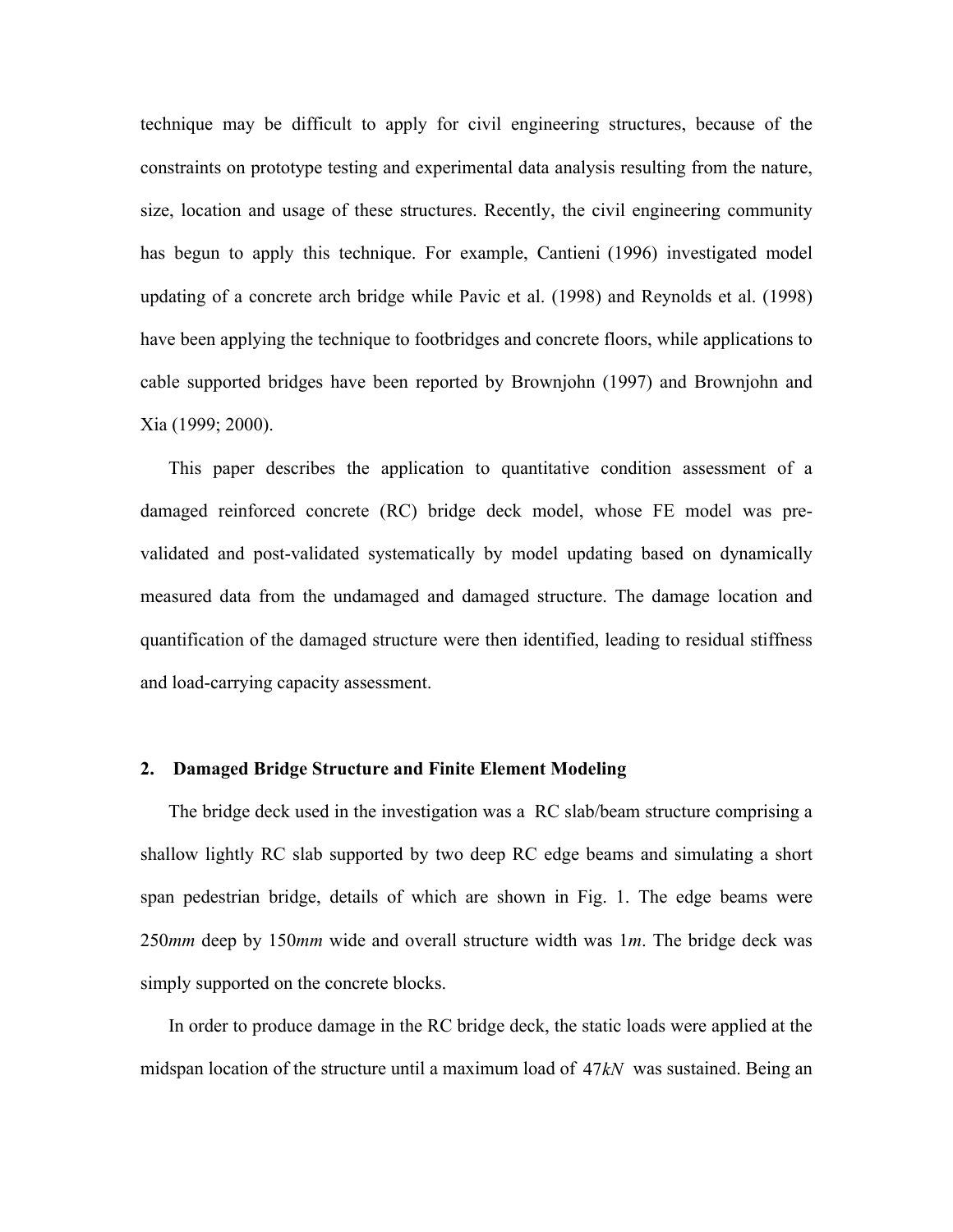under-reinforced beam, the failure (yield of tension steel) was accompanied by tensile cracks that developed at midspan of one edge beam component. Because of the damage in the beam components of the bridge deck, the structural condition (stiffness and strength) had been degraded, leading to a reduction of the serviceability and loadcarrying capacity. If such a structure is to remain in use after damage, accurate assessment of the condition would be vital for safety.

In FE modeling the bridge deck structure, two edge beams of the test structure were modeled using 3D beam elements, the slab between the beam was modeled using shell elements and the boundary conditions were simulated using eight linear springs. However, preparation of a FE model to be a candidate for updating requires some specific considerations of additional factors not normally taken into account in conventional FE model construction. Of these, an important one is that uncertainties in a structure must be expressed quantitatively as parameters. When damage is known to exist in a localised area in a structure, one way to simulate the damage is to incorporate some 'weak' elements (Brownjohn and Xia 1999) into an FE model. This avoids the problem of damage detection that would require far more unknowns. For the purpose, four beam elements were used to represent the damage zones at the midspan in the edge beams components. The resulting FE model for model updating is shown in Fig. 2 in which numbers represent beam elements of the edge beam component ands the 'weak' beam elements are numbered 10-13. If the parameters take the real values for the damage zones, then the FE model is taken to represent the damaged bridge deck, but if the parameters match those for the rest of the beam the FE model represents the undamaged bridge. By estimating the parameters of the 'weak' beam elements through model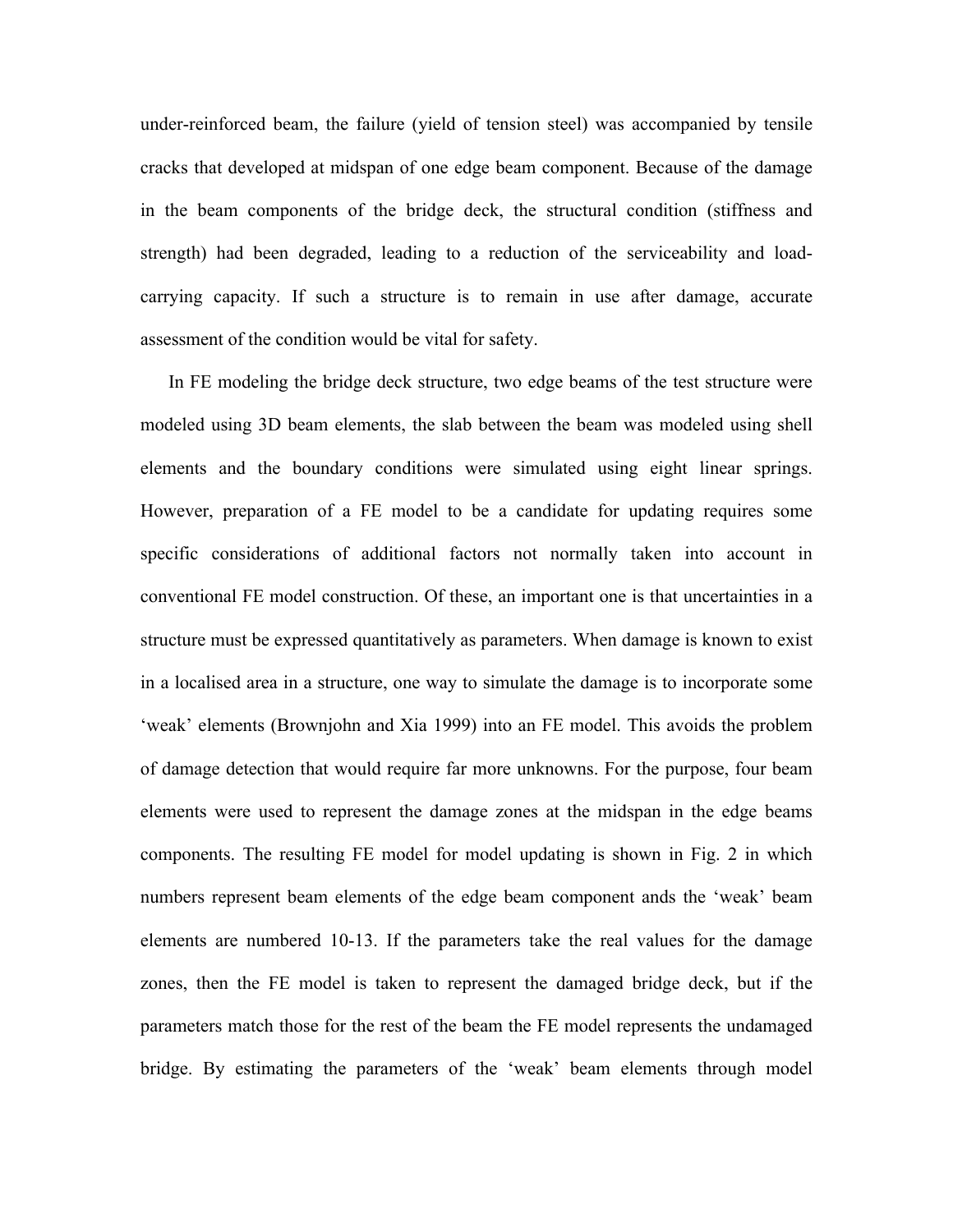updating based on measured data, the damage is quantified and the residual stiffness and load-carrying capacity would be determined.

#### **3. Validating FE Models**

FE models can be validated systematically by correcting uncertainties in the structure based on the dynamically measured data. Dynamic properties of a structure are normally very sensitive to boundary conditions and these were uncertainties for the bridge deck structure. Also, the Young's modulus and to a lesser extent mass density of concrete were not well defined. Hence it was very important to determine these physical parameters for the structure, in the undamaged state, to establish a reliable initial FE model prior to condition assessment of the damaged bridge. The validation of FE model thus consisted of two steps:

- (1) pre-validating the FE model for the undamaged structure before loading, based on the dynamically measured data on the undamaged structure, to determine the uncertain physical parameters of the structure and provide a reliable initial FE model for damage identification of the damaged structure; and
- (2) post-validating FE model for the damaged structure, based on the dynamically measured data from the damaged structure, to identify the damage and assess the structural condition.

If FE model validating goes straight to the damaged case, then the identified damage may reflect the uncertain structural parameters not associated with damage, furthermore the updating may not converge because of too large differences between the modal properties generated by the FE model and those measured. For this reason, vibration tests were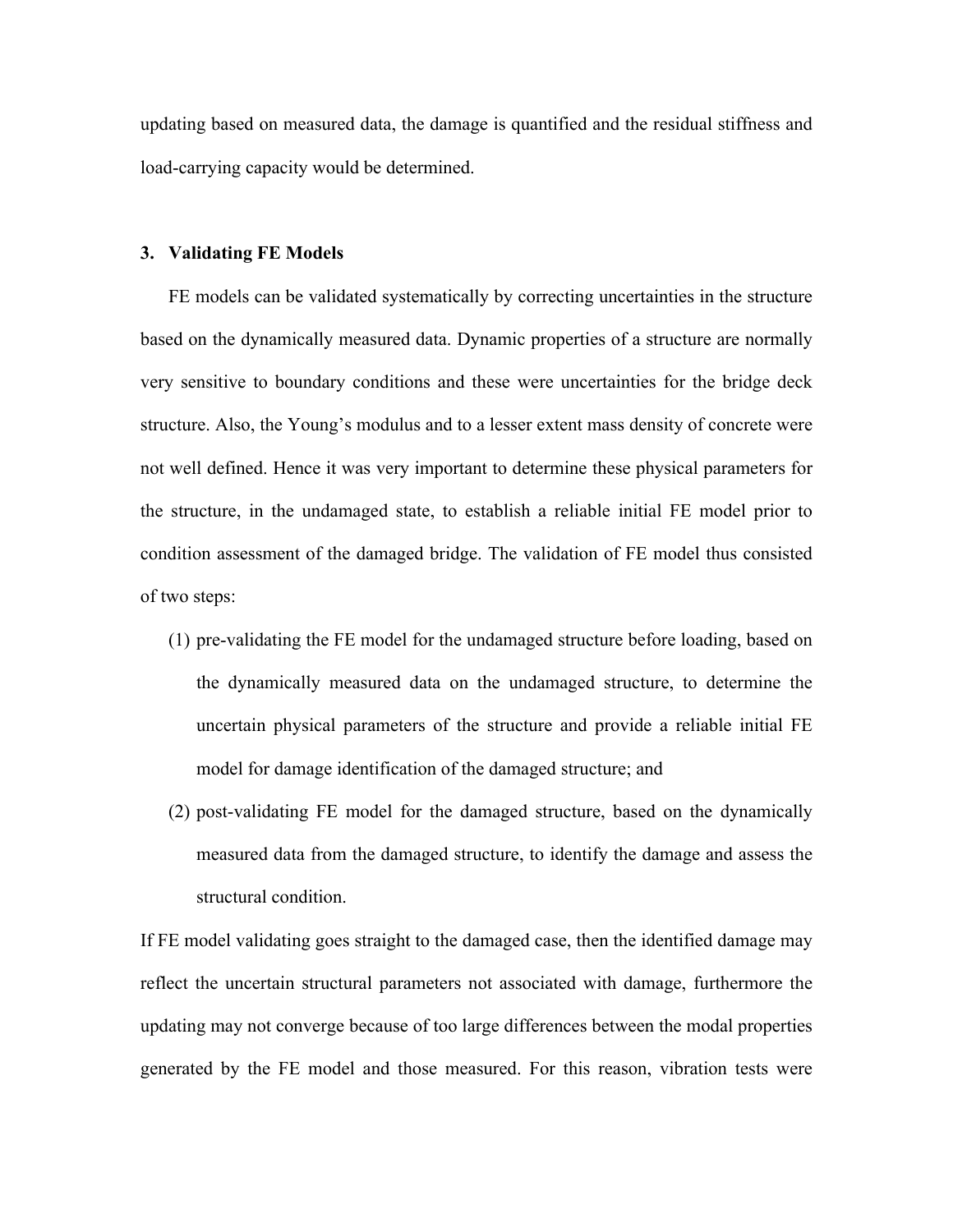performed using modal testing technique (Ewins 1984) on the undamaged and damaged structures for updating their respective FE models. In both cases, dynamic properties i.e. frequencies and mode shapes were identified using excitations provided by instrumented hammer and electrodynamic long stroke inertial shaker. Both techniques applied a broadband excitation, the shaker via a continuous chirp or fast sine sweep (Godfrey 1993) and the hammer by impulsive load. Using two methods provided a high quality of test data. The measured frequencies  $f_e$  are listed in the second and sixth column in Table 1 respectively for the undamaged and damaged structure. The measured mode shapes are shown in the first column of Fig. 3 (the dots represented the measured data) and show some important features:

- (1) there were significant responses at the supports (concrete blocks) which were obviously not rigid, as commonly assumed. These were simulated by linear springs in the FE model, as shown in Fig. 2;
- (2) the frequencies of the cracked structure were slightly reduced consistent with the expected reduced stiffness compared to the undamaged structure;
- (3) there was slightly sharper curvature of first and third mode shapes at midspan of the damaged structure and
- (4) the frequencies and mode shapes were slightly different for damaged and undamaged structures.

Based on the measured frequencies and mode shapes, a FE model can be validated and then updated. Generally, a sensitivity analysis based model updating procedure includes three aspects (Brownjohn and Xia 1999; 2000):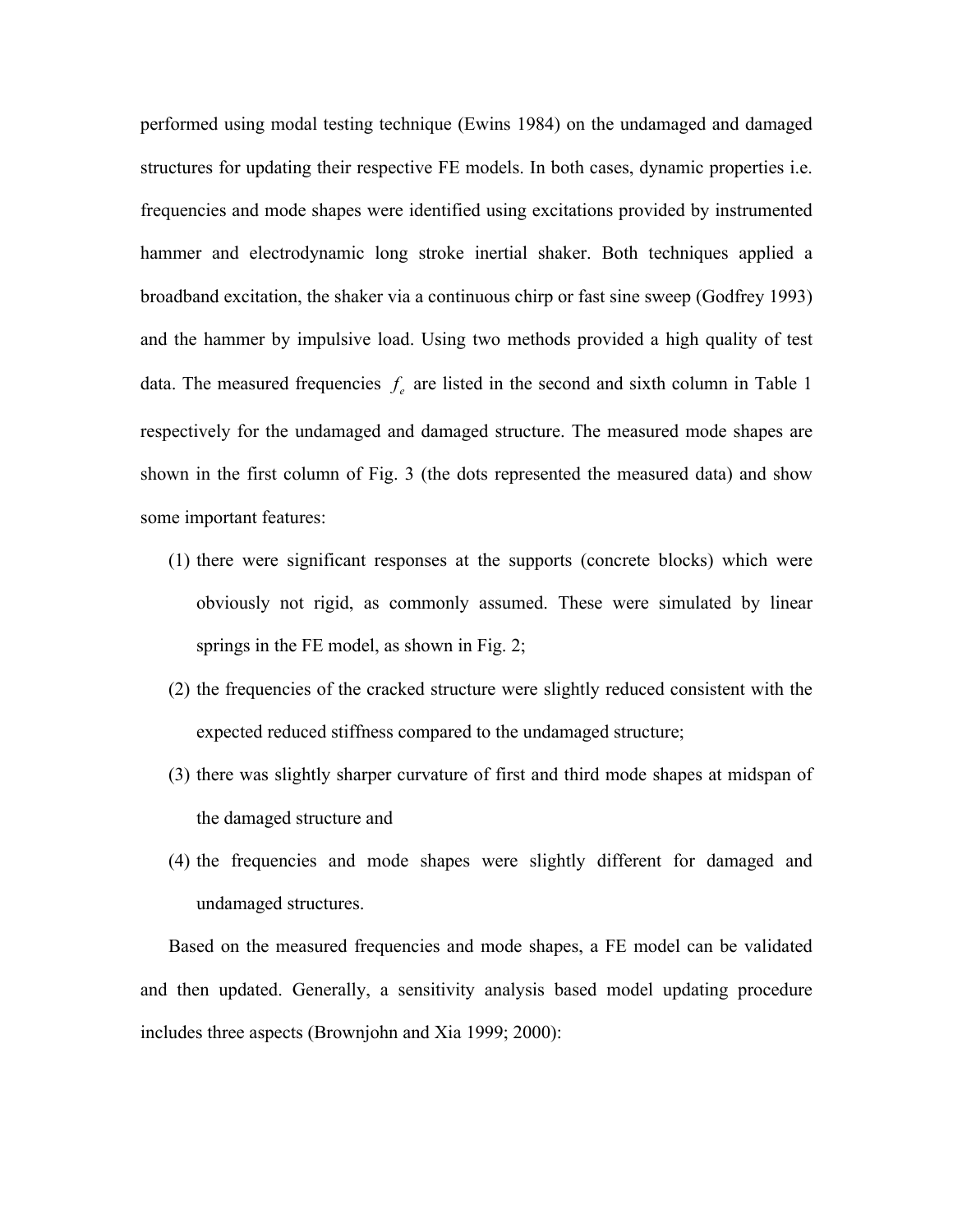- (1) selection of responses as reference data which are normally the measured data such as measured frequencies and mode shapes;
- (2) selection of physically and geometrically uncertain parameters to which changes in the selected reference responses should be sensitive; and
- (3) model tuning, an iterative process to update or modify the selected parameters based on the selected reference data.

After model updating, the validity of the FE model can be checked by correlation indicators such as difference between FE model and experimental natural frequencies and by the modal assurance criterion or *MAC* (Allemang and Brown 1982) defined by:

$$
MAC\left(\phi_a, \phi_e\right) = \frac{\left|\phi_a^T \phi_e\right|^2}{\left(\phi_a^T \phi_a\right)\left(\phi_e^T \phi_e\right)}
$$
\n(1)

where,  $\phi_a$  and  $\phi_e$  are the analytical and experimental mode shape vectors, respectively. Given a set of experimental modes and a set of predicted modes, a matrix of *MAC* values can be computed. The mode shapes with a *MAC* value equal to 100% represent a perfect correlation, modes which are completely orthogonal have 0% *MAC*. Generally, it is found that a value in excess of 90% should be attained for correlated modes depending on how the degrees of freedom to be correlated are selected; for a small number of modes visual correlation may work better.

In the FE model pre-validating for the undamaged bridge deck, the stiffness of the boundary supports, Young's modulus and mass density of concrete were uncertain, as described previously, and selected to update. The updated frequencies  $f_u$ , frequency differences  $\Delta_f$  and *MAC* values correlating the measured and updated data are listed in the first, third and fourth column respectively in Table 1. The low  $\Delta_f$  and high MAC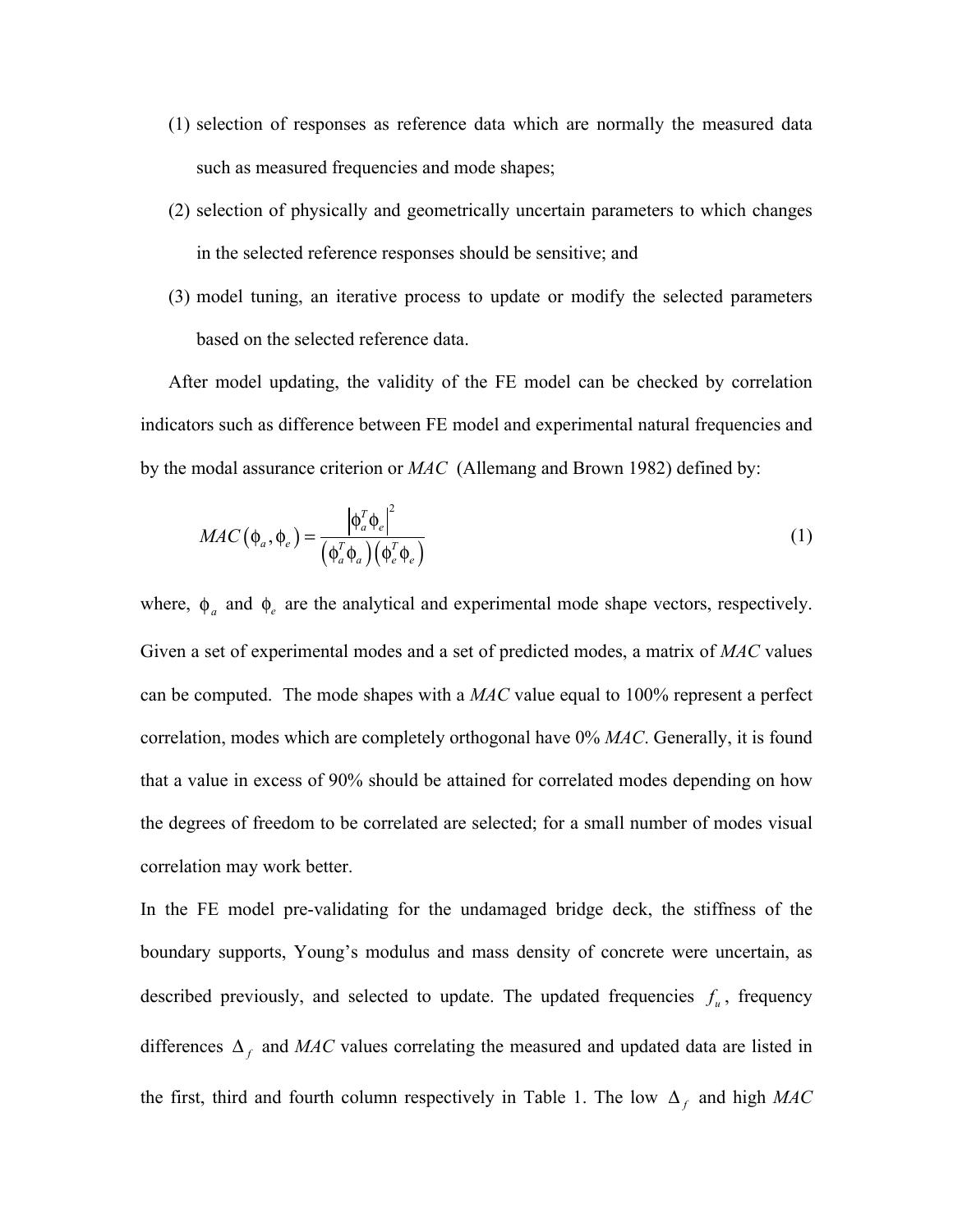values show an excellent correlation between updated FE model and test model. The comparison of the updated and measured mode shapes is shown in the first column in Fig. 3, where. The pre-validated FE model could be taken as a reliable initial FE model with correct boundary conditions and physical parameters for further damage identification. The updated value of Young's modulus of concrete was found to be  $E_c = 2.8 \times 10^4 N / mm^2$ , a reduction on the value  $E_c = 3 \times 10^4 N / mm^2$  estimated based on sample cube tests.

For the damaged bridge deck, the cracking in the concrete was widest and deepest at midspan, whereas narrower and shallower minor cracks developed towards the supports. The cracks effectively reduced the section moment of inertia and stiffness. Hence the moment of inertia of the beam and the cross section area were taken as uncertain parameters to update for the four midspan 'weak' beam elements in the FE model around midspan. To observe the effect of beam bending stiffness on the dynamic properties of the bridge deck, the sensitivity analysis of dynamic properties to the beam cross section's moment of inertia in bending was conducted through sensitivity coefficients. These are defined as the rate of change of a particular response quantity with respect to a change in a structural parameter and the set of sensitivities of *N* structural responses  $R_i$  ( $i = 1,...,N$ ) to *M* structural parameters  $P_i$  ( $j = 1,...,M$ ) are collected in a sensitivity matrix [*S*] defined as,

$$
[S]_{ij} = \frac{\partial R_i}{\partial P_j} \tag{2}
$$

 Fig. 4 and Fig. 5 shows the envelop of sensitivities of the measured frequencies and *MAC* values to the cross section's moment of inertia along the beam, respectively i.e.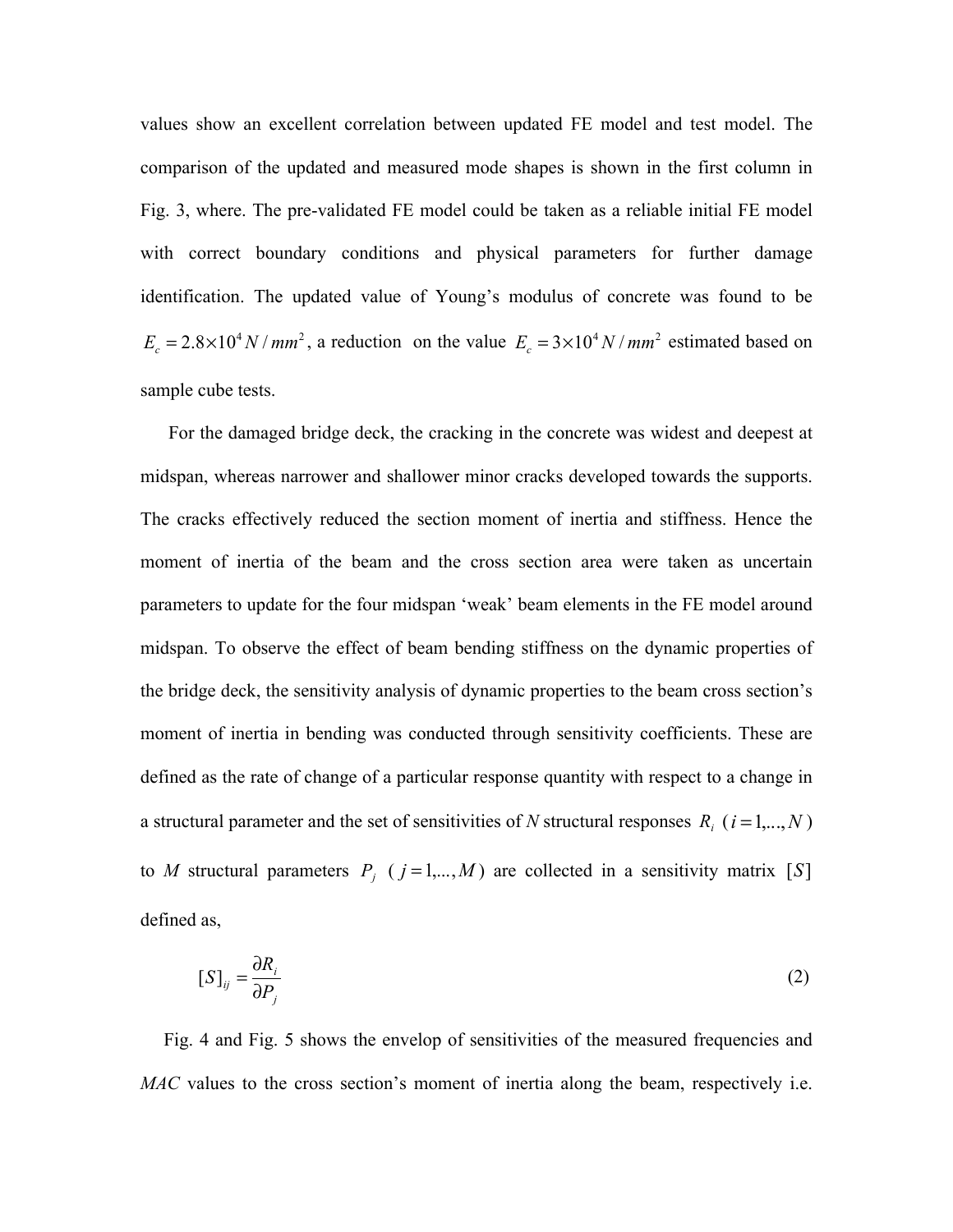values in one column of *S*. The horizontal coordinates in Fig. 4 and Fig. 5 represent the distribution of beam elements in which element 11 and 12 were at the midspan of the beam. It can be found that the most sensitive area is located at element 7 and 16, while the midspan (element 11 and 12) has low sensitivity. Hence the changes in dynamic properties of the damaged structure were not too obvious in spite of the serious damage at the midspan.

The initial estimate of midspan moment of inertia should be realistic; if the initial value is too far from the true value, then the iterative updating process may diverge. Often, it is required to carry out manual tuning by engineering judgement or relevant preliminary estimation. For the damaged bridge deck, the initial value of moment of inertia of cracked beam section at the midspan was estimated to be  $I_{bcr} = 5.3 \times 10^7$  mm<sup>4</sup> which was obtained from analysis of the RC beam at the post-cracking stage (Nawy 1990).

Based on the model tuning based using the measured data from the damaged structure, the updated frequencies  $f_u$  of the FE model with 'weak' beam elements are listed in the fifth column in Table 1. The frequency differences  $\Delta_f$  and correlation *MAC* values between updated and measured are listed in the seventh and eighth column respectively showing very small  $\Delta_f$  and very high *MAC* values. The other ways to correlate the updated data with the measured data are shown in Fig. 6 and Fig. 7. Fig. 6 shows pairing of frequencies between the updated and measured models emphasizing errors as departures from a diagonal line with unit slope. Fig. 7 shows the *MAC* matrix with high values were high for comparable modes and dissimilar modes off the diagonal indicated by values close to zero. The mode shapes of the updated FE model for the damaged structure are visualized in the second column in Fig. 8 and very close to the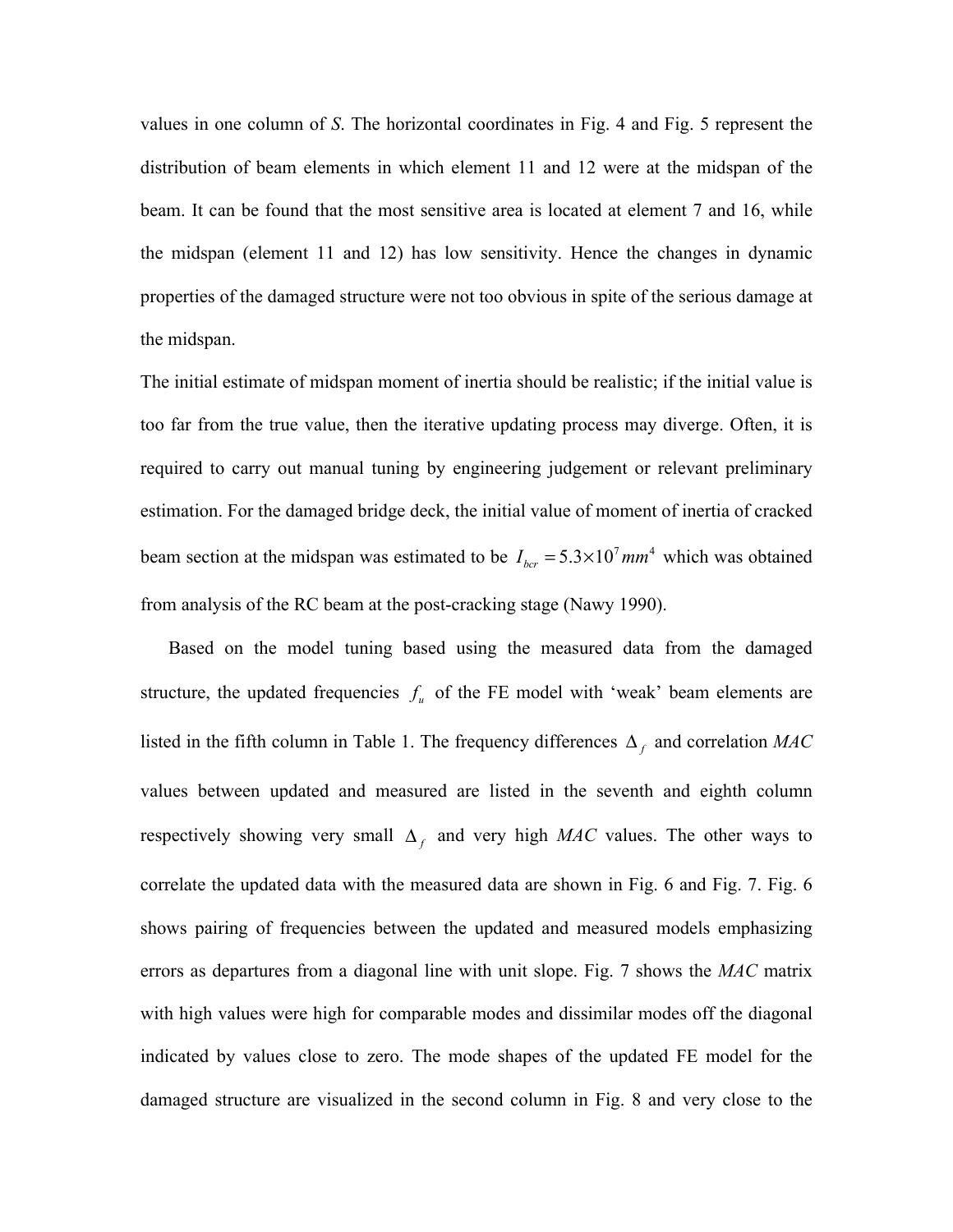measured mode shapes. All of these correlation analyses between updated and measured data illustrate that the model updating was successful for validating the FE model with 'weak' beam elements, safeguarding the accuracy of damage identification and condition assessment.

#### **4. Damage and Stiffness Assessment**

After post-validating the FE model for the damaged structure, the updated value of moment of inertia  $I<sub>b</sub>$  along the beam span was obtained. The value for the damaged beam cross section at the midspan was updated to be  $I_{bm} = 3.1 \times 10^7 \text{ mm}^4$ , smaller than the initial estimate  $I_{bcr} = 5.3 \times 10^7$  mm<sup>4</sup>. The stiffness distribution  $E_c I_b$  along the beam span was also estimated and is shown in Fig. 8. The smallest stiffness was at midspan with  $E_c I_{bm} = 9 \times 10^5 Nm^2$  with the stiffness distribution increasing gradually towards the supports.

It is worth pointing out that the updated minimum stiffness at midspan,  $E_c I_{bm}$  was smaller than the estimated value  $E_c I_{bcr} = 1.5 \times 10^6 Nm^2$  for the beam at the post-cracking stage, which meant that the damaged beam had gone beyond the post-cracking stage and entered the post-serviceability stage (Nawy 1990). At this stage it is difficult to estimate theoretically the residual stiffness due to the yielding of the tension steel in the RC beam (for an under-reinforced member). However, it is important to recognize the reserve deflection capacity determined by stiffness as a measure of ductility in structures e.g. in earthquake zones and in other applications where there can be serious overload.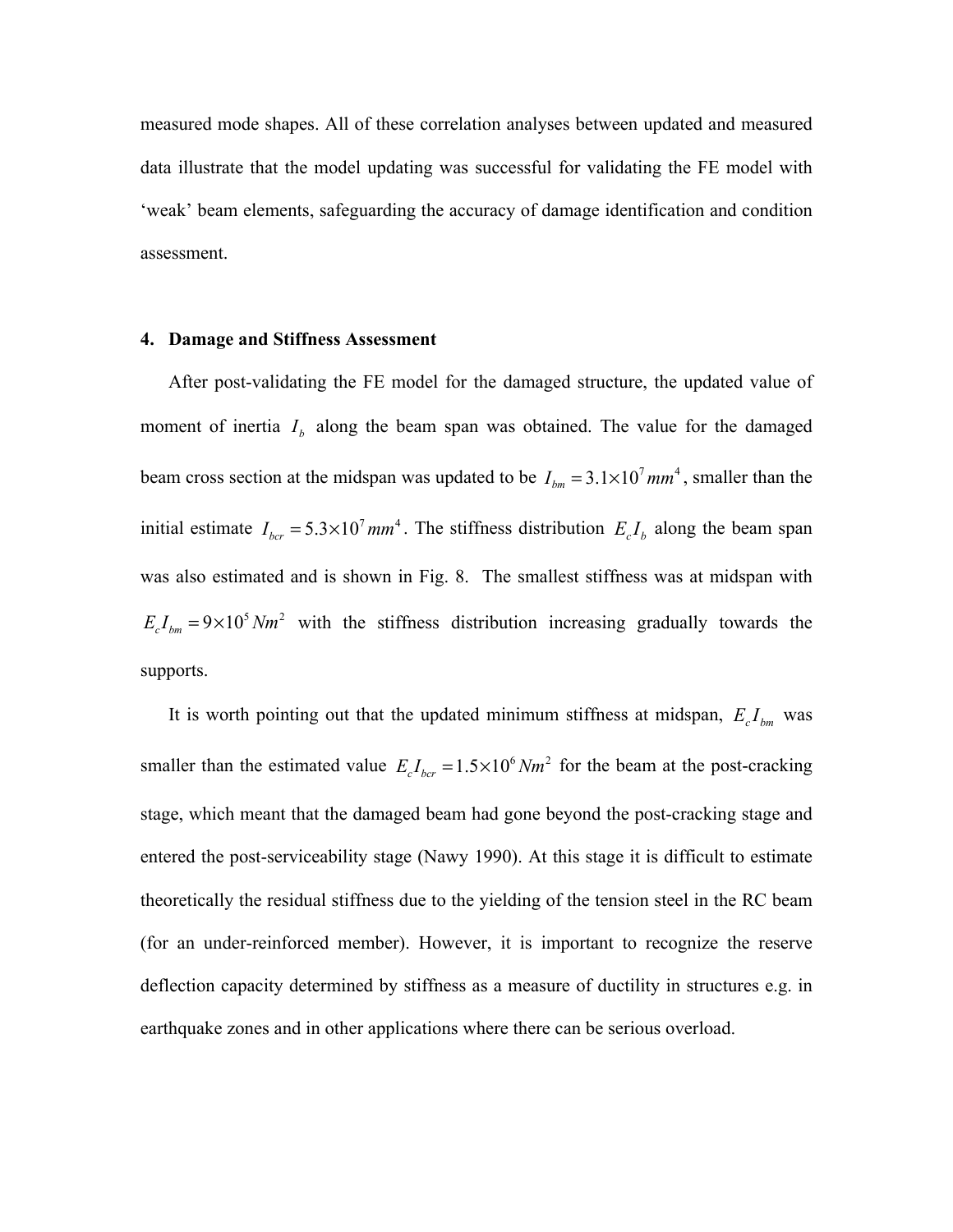In terms of the stiffness distribution of the damaged beam, the extent of damage in the beam also can be identified. The cross-section with reduction of stiffness located the damage in the beam. A damage index  $D_i$  which determines the extent of damage is defined as:

$$
D_i = \frac{\Delta(EI)}{(EI)_0} \times 100\%
$$
\n(3)

where  $\Delta(EI)$  denotes the change in stiffness between original and damaged crosssection of the beam and  $( EI)$ <sup>denotes</sup> the original stiffness of the undamaged cross section of the beam. Fig. 9 shows the damage index  $D_i$  along the beam. Obviously, the extent of damage at midspan of the damaged beam was most serious, at 71%.

#### **5. Load-Carrying Capacity Assessment**

Load-carrying capacity of the bridge deck can not be assessed directly from the updated results because the ability to resist the bending moment induced by applied loads is due to reinforcing steel embedded in the tension zones. In the design of a RC cross section for a given moment with given material strengths, two basic quantities to be determined are geometric dimensions and steel area that will provide the ultimate moment (Spiegel and Limbrunner 1998). Therefore, the ultimate moment of the structure may in effect be determined by the tensile steel ratio or percentage for a given cross section of given material strengths, and since the stiffness also depends on the steel ratio there is a link from stiffness assessment to capacity assessment. This strategy can be applied to an existing RC flexural structure. Once the ultimate moment is determined, the load-carrying capacity can be estimated.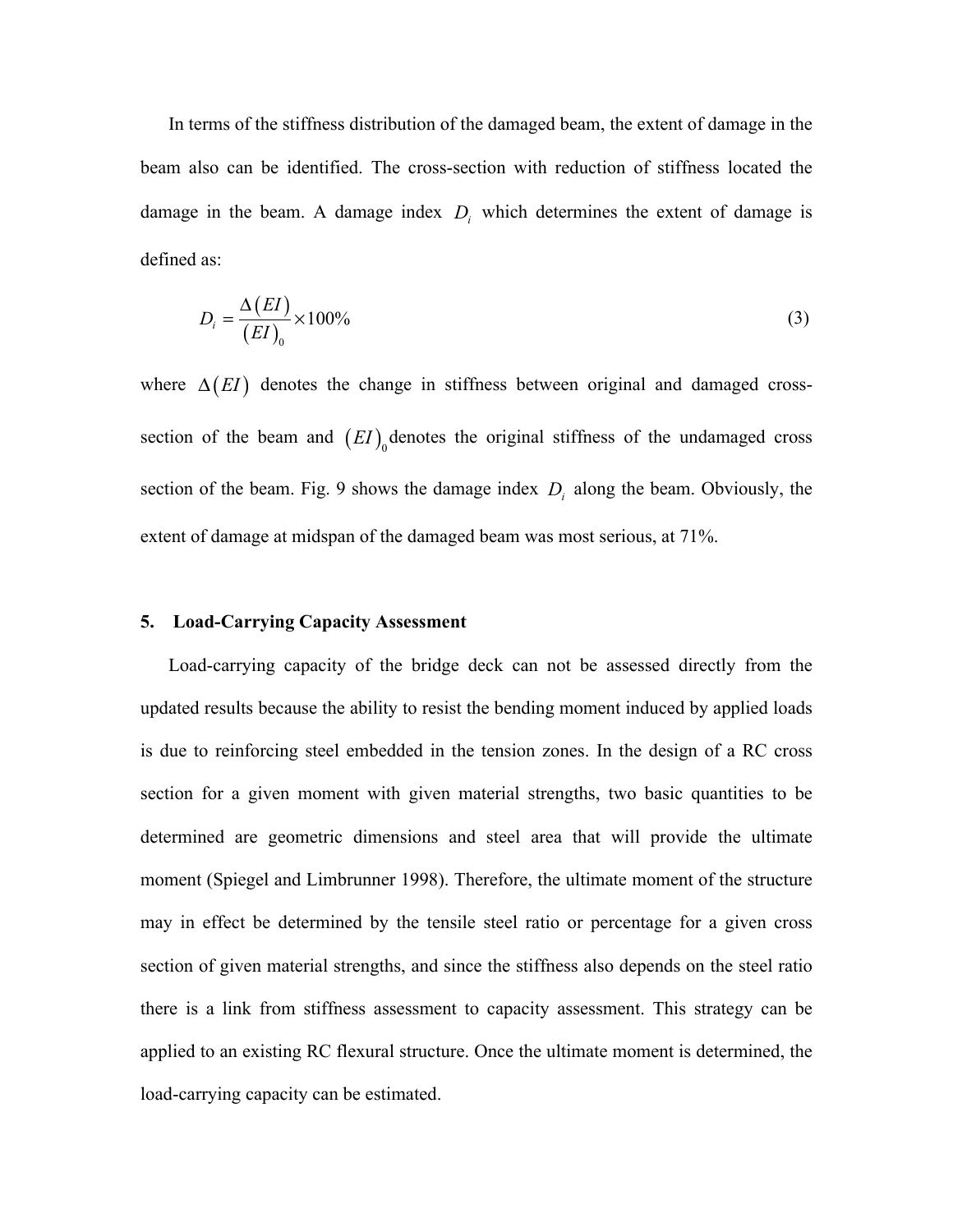Normally, it is difficult to identify the effective steel ratio of a damaged RC structure due to unknown details of damage in the structure. However, as described previously, the moment of inertia of the damaged cross section can be identified by model updating. If the relationship between the moment of inertia and the steel ratio of the damaged beam cross section is developed, then the steel ratio can be estimated, leading to determination of the ultimate moment and load-carrying capacity.

Based on extensive testing verification (Nawy 1990) and the requirement of the design codes (BSI 1997; ACI 1995), it is assumed for the RC beam that: (1) concrete does not resist any tension; (2) compatibility of deformation between steel and concrete exists; (3) flexural ultimate limit state occurs as tension failure with reinforcement yielding before concrete crushes; (4) the maximum steel tensile stress equals yield stress; (5) the concrete compressive strain is less than the maximum useable concrete compressive strain at the extreme fibre; and (6) the steel compression stress is less than its yield stress. With these assumptions, two sets of equations for the edge beam shown in Fig. 1 are developed relating moment of inertia to steel area (equation (4)) and then relating steel area to moment capacity:

$$
\begin{cases}\nI_{bcr} = \frac{1}{3}bc_c^3 + \rho nbd \left(d - c_c\right)^2 + (n - 1) A_s \left(c_c - d\right)^2 \\
\frac{1}{2}bc_c^2 + \left[\rho nbd + (n - 1) A_s\right]c_c - \rho nbd^2 - (n - 1) A_s d = 0\n\end{cases}
$$
\n(4)

$$
\begin{cases}\nM_u = (0.85\sigma_c) \beta c_u b \left( d - \frac{\beta c_u}{2} \right) + 0.003 A_s' \frac{c_u - d'}{c_u} E_s (d - d') \\
(0.85\sigma_c' b \beta) c_u^2 + (0.003 E_s A_s' - \rho d b \sigma_y) c_u - 0.003 E_s A_s' d' = 0\n\end{cases}
$$
\n(5)

where  $c_c$  is the neutral axis depth at the cracking stage;  $M_u$  is the ultimate moment of the edge beam;  $c_u$  is the neutral axis depth at ultimate state;  $\rho = A_s / bd$  is the steel ratio;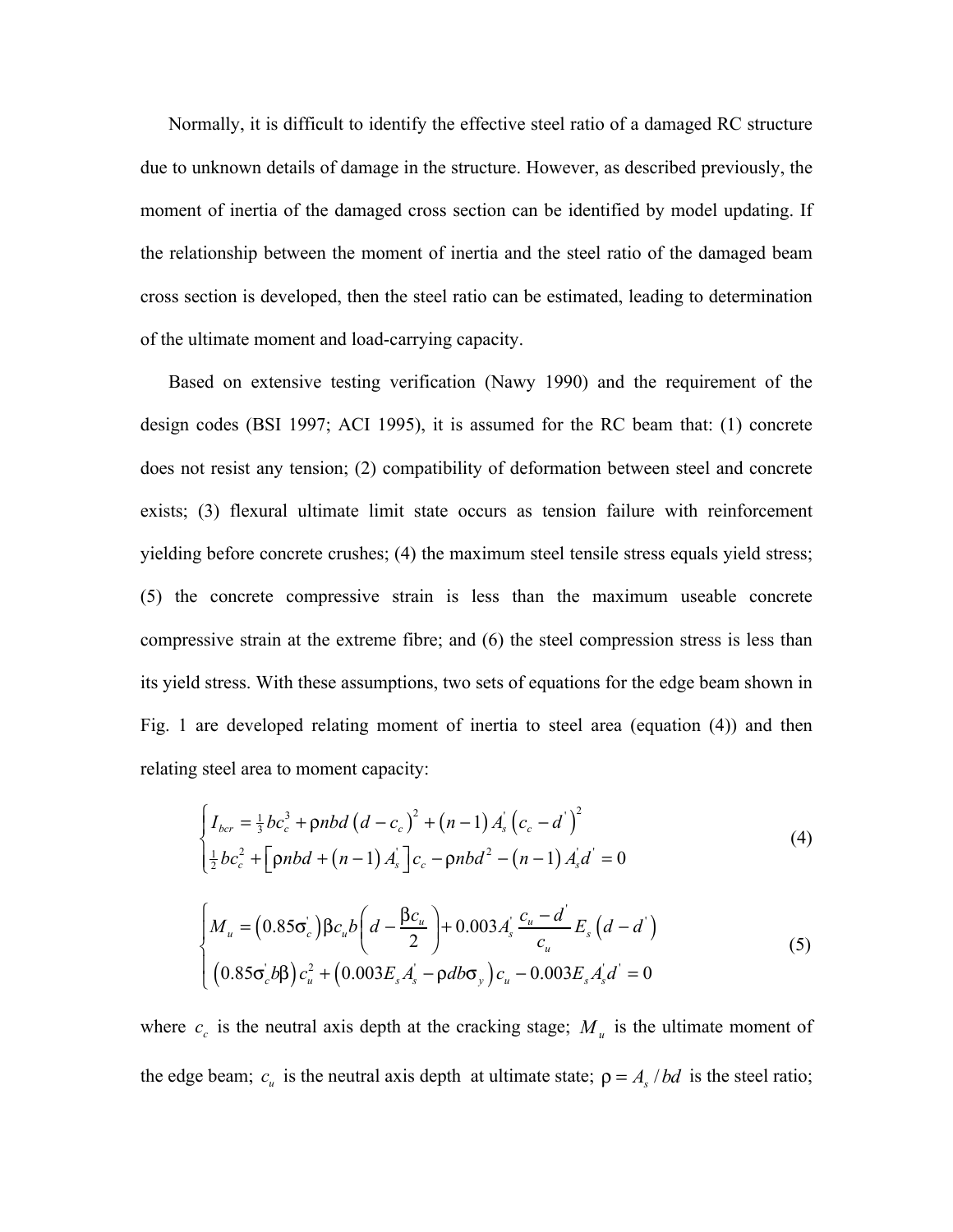$n = E_s / E_c$  and  $E_s$  is steel modulus of elasticity;  $\sigma_c$  is the compressive concrete stress;  $\beta$ is a constant that depends on the strength of concrete (normally,  $\beta = 0.80$ );  $\sigma_y$  is the steel yield stress.

The set of equations (4) develop the relationship between the moment of inertia  $I_{bcr}$ and the steel ratio  $\rho$  and provide a means to determine steel ratio  $\rho$  for a given value of moment of inertia  $I_{bcr}$ . From equations (4), the cracked beam moment of inertia was calculated as  $I_{bcr} = 5.3 \times 10^7$  *mm*<sup>4</sup> which was used as the starting value of damaged beam moment of inertia at the midspan for model tuning as described previously. For the damaged beam structure, the updated value of the moment of inertia of the midspan beam was  $I_{bu} = 3.1 \times 10^7$  *mm*<sup>4</sup>, leading to a steel ratio solved as  $\rho = 0.43\%$ .

The set of equations (5) determine the relationship between the ultimate moment *M*<sub>*u*</sub> and the steel ratio ρ. For the damaged beam, the ultimate moment corresponding to the percentage of steel ratio 0.43% was estimated as  $M_u = 14kNm$  by which the loadcarrying capacity of the damaged beam structure could be determined. For a simply supported beam subjected to midspan load  $P_u = \frac{4M_u}{l}$ , the ultimate load of the whole structure with two damaged beams was 22.5*kN* , reduced by 52% compared with the ultimate load value 47*kN* of the undamaged deck structure according to the static load testing.

#### **6. Conclusions**

The structural condition of a damaged reinforced concrete bridge, including the damage extent and residual stiffness and load-carrying capacity can be assessed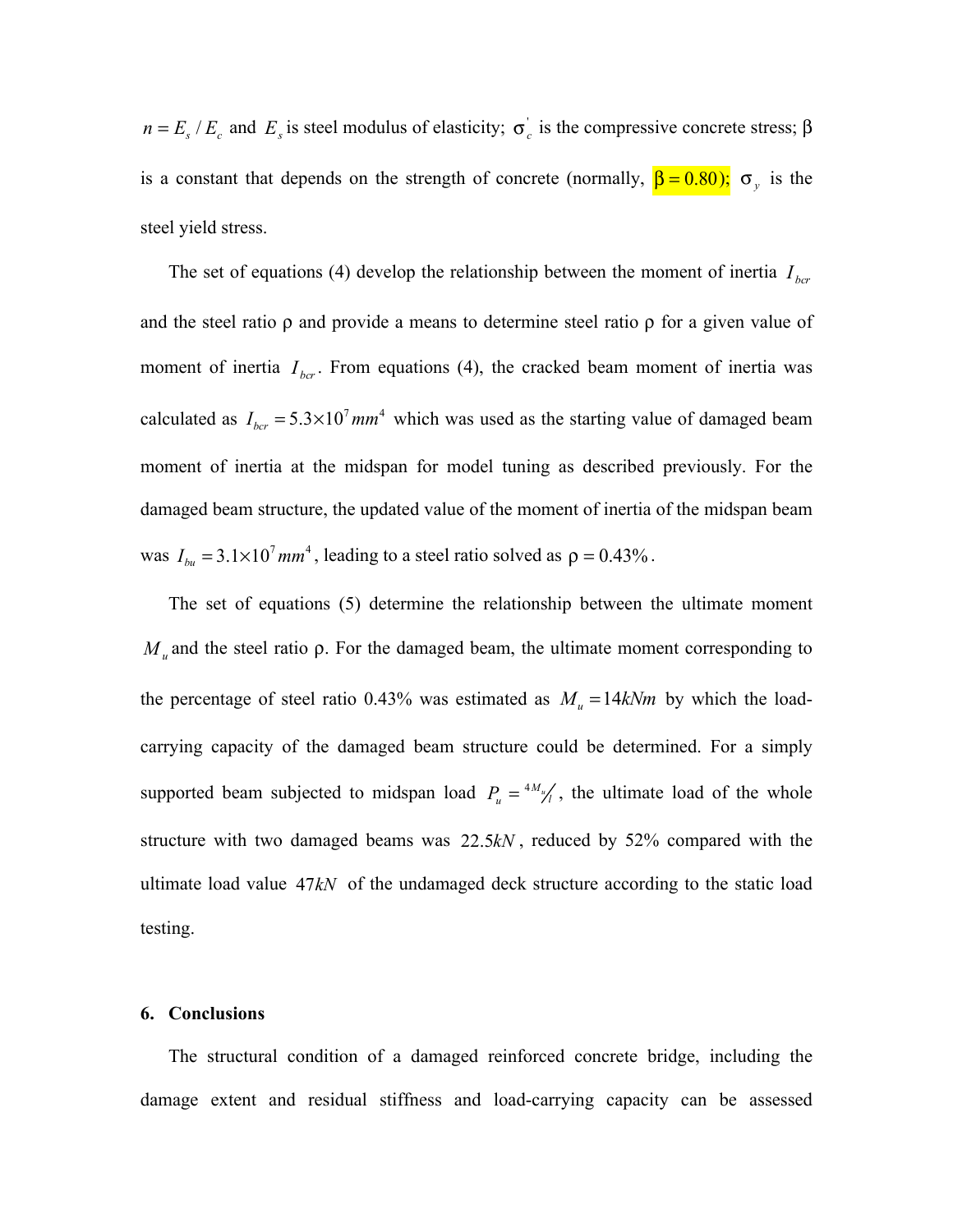quantitatively after the FE model of the damaged structure is validated systematically by dynamics-based model updating techniques. Load-carrying capacity assessment requires development of the relationships of moment of inertia with steel ratio and ultimate moment in the RC structure.

Prior to damage identification, it is recommended to obtain a reliable initial FE model by pre-determining other uncertainties such as boundary conditions of the structure. The model updating procedure is furthermore applied to the pre-validated initial FE model so that the damages are identified by updating the parameters which quantitatively simulate it. The finally validated FE model will represent the damaged structure.

The method is also suitable for condition assessment of an undamaged beam structure. Normally, the as-built structure differs from original design and numerical simulations also have errors due to assumptions and inaccuracies in modeling, so the estimated stiffness and/or load-carrying capacity of the as-built beam may be in error.

Finally, it is in principle also possible to apply the method in a single updating step provided the effects of damage and FE model uncertainties can be separated.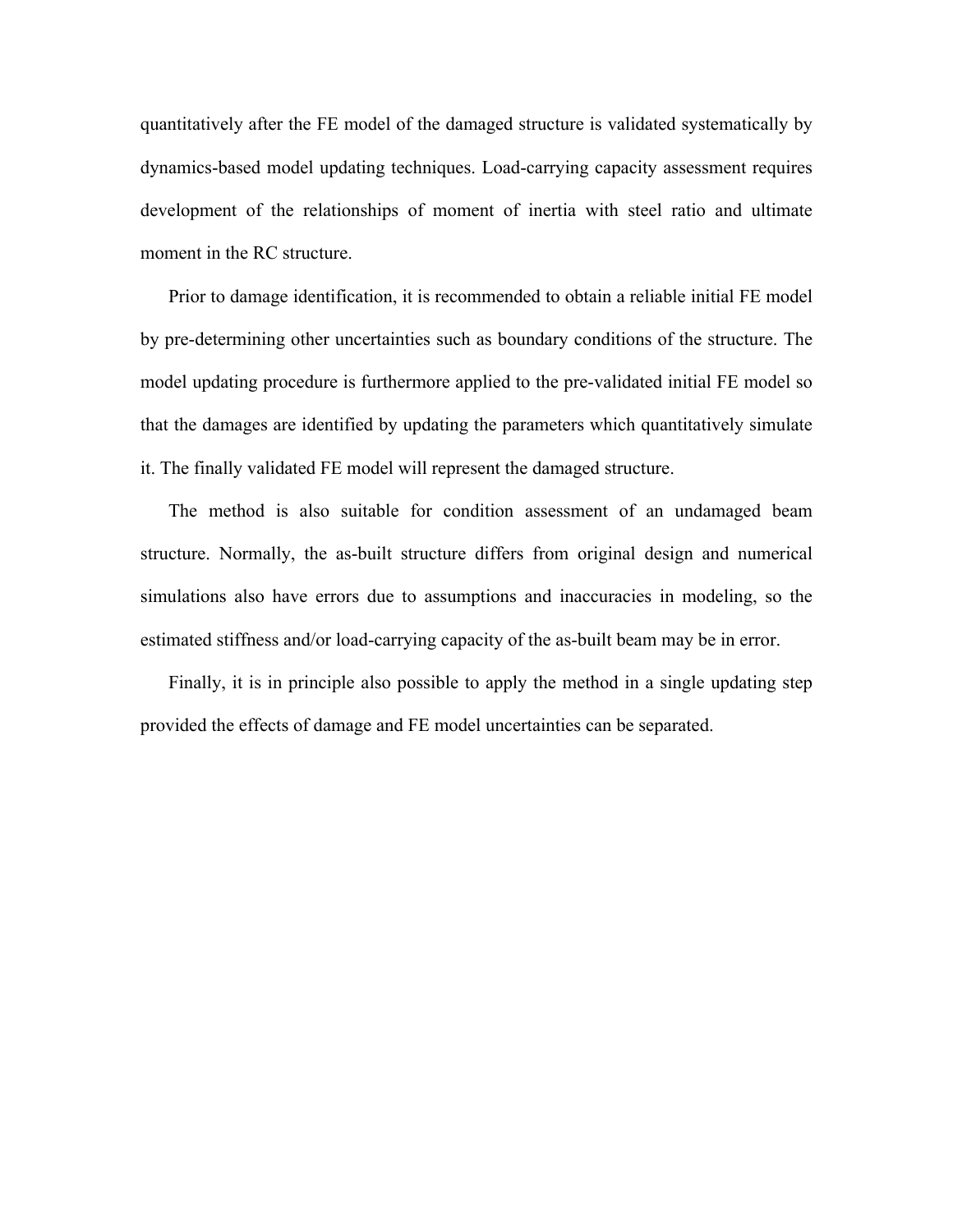#### **References**

- ACI, (1995). *Building Code Requirements for Structural Concrete* (ACI 318-95), American Concrete Institute.
- Allemang, R. J., and Brown, D. L. (1982). "A correlation coefficient for modal vector analysis", *1st International Modal Analysis Conference*, SEM, Orlando, Florida, 110- 116.
- Aktan, A. E., Farhey, D. F., Brown, D. L., Dalal, V., Helmicki, A. J., Hunt, V. J., and Shelley, S. J. (1996). "Condition assessment for bridge management." *Journal of Infrastructure Systems*, ASCE, 2(3), 108-117.
- Aktan, A. E., Farhey, D. N., Helmicki, A. J., Brown, D. L., Hunt, V. J., Lee, K. L., and Levi, A. (1997). "Structural identification for condition assessment: experimental arts." *Journal of Structural Engineering*, ASCE, 123(12), 1674-1684.
- Aktan, A. E., Catbas, N., Turer, A., and Zhang, Z. (1998). "Structural identification: analytical aspects." *Journal of Structural Engineering*, ASCE, 124(7), 817-829.
- Brownjohn, J. M. W. (1997). "Vibration characteristics of a suspension footbridge." *Journal of Sound and Vibration*, 202(1), 29-46.
- Brownjohn, J. M. W. , and Xia, P. Q. (1999). "Finite element model updating of a damaged structure." *17th International Modal Analysis Conference*, SEM, Kissimmee, Florida, 457-462.
- Brownjohn, J. M. W. , and Xia, P. Q. (2000). "Dynamic assessment of a curved cablestayed bridge by model updating." *Journal of Structural Engineering*, ASCE, 126(2), 252-260.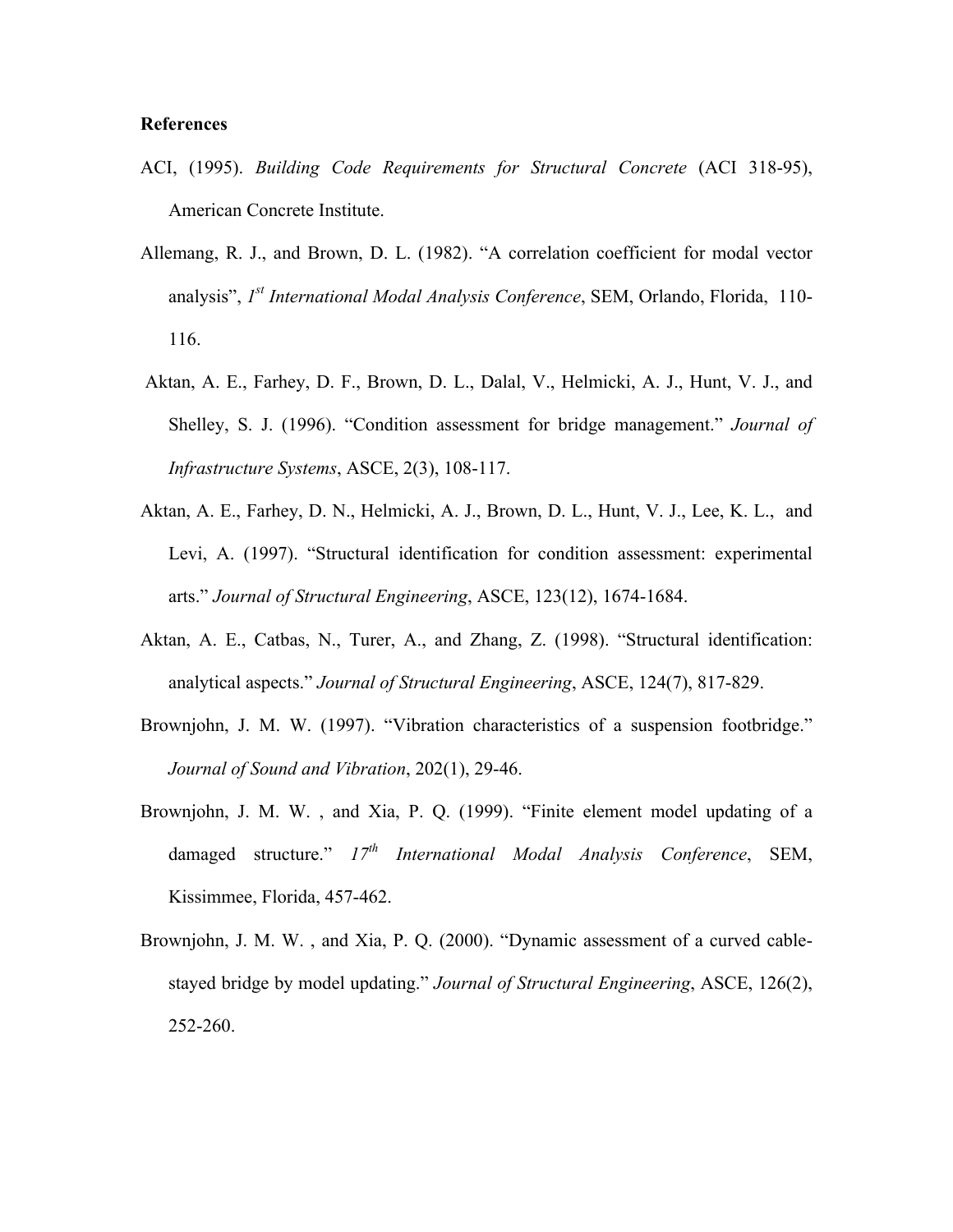- BSI, (1997). *Structural Use of Concrete, Part 1 – Code of Practice for Design and Construction* (BS 8110: Part 1: 1997), British Standards Institution.
- Cantieni, R. (1996). "Updating of analytical models of existing large structures based on modal testing." *Workshop US-Europe on Bridge Engineering: Evaluation, Management and Repair*, ASCE, Barcelona, Spanish, 15-17.
- Enright, M. P., and Frangopol, D. M. (1999). "Condition prediction of deteriorating concrete bridges using Bayesian updating." *Journal of Structural Engineering*, ASCE, 125(10), 1118-1125.
- Ewins, D. J. (1984). *Modal Testing: Theory and Practice*, Research Studies Press LTD. John Wiley.
- Godfrey, K. (1993). *Perturbation Signals for System Identification*, Prentice Hall International (UK) Limited.
- Mottershead, J. E., and Friswell, M. I. (1993). "Model updating in structural dynamics: a survey." *Journal of Sound and Vibration*, 167(2), 347-375.
- Nawy, E. G. (1990). *Reinforced Concrete*, 2nd Edition, Prentice-Hall, Inc.
- Pavic, A., Hartley, M. J. and Waldron, P. (1998). "Updating of the analytical models of two footbridges based on modal testing of full scale structures." *23rd International Seminar on Modal Analysis*, SEM, Bethel, 1111-1118.
- Reynolds, P., Pavic, A., and Waldron, P. (1998). "Modal testing, FE analysis and FE model correlation of a 600 tonne post-tensioned concrete floor." *23rd International Seminar on Modal Analysis*, SEM, Bethel, 1129-1136.
- Spiegel, L., and Limbrunner, G. F. (1998). *Reinforced concrete design*, fourth edition, Prentice Hall.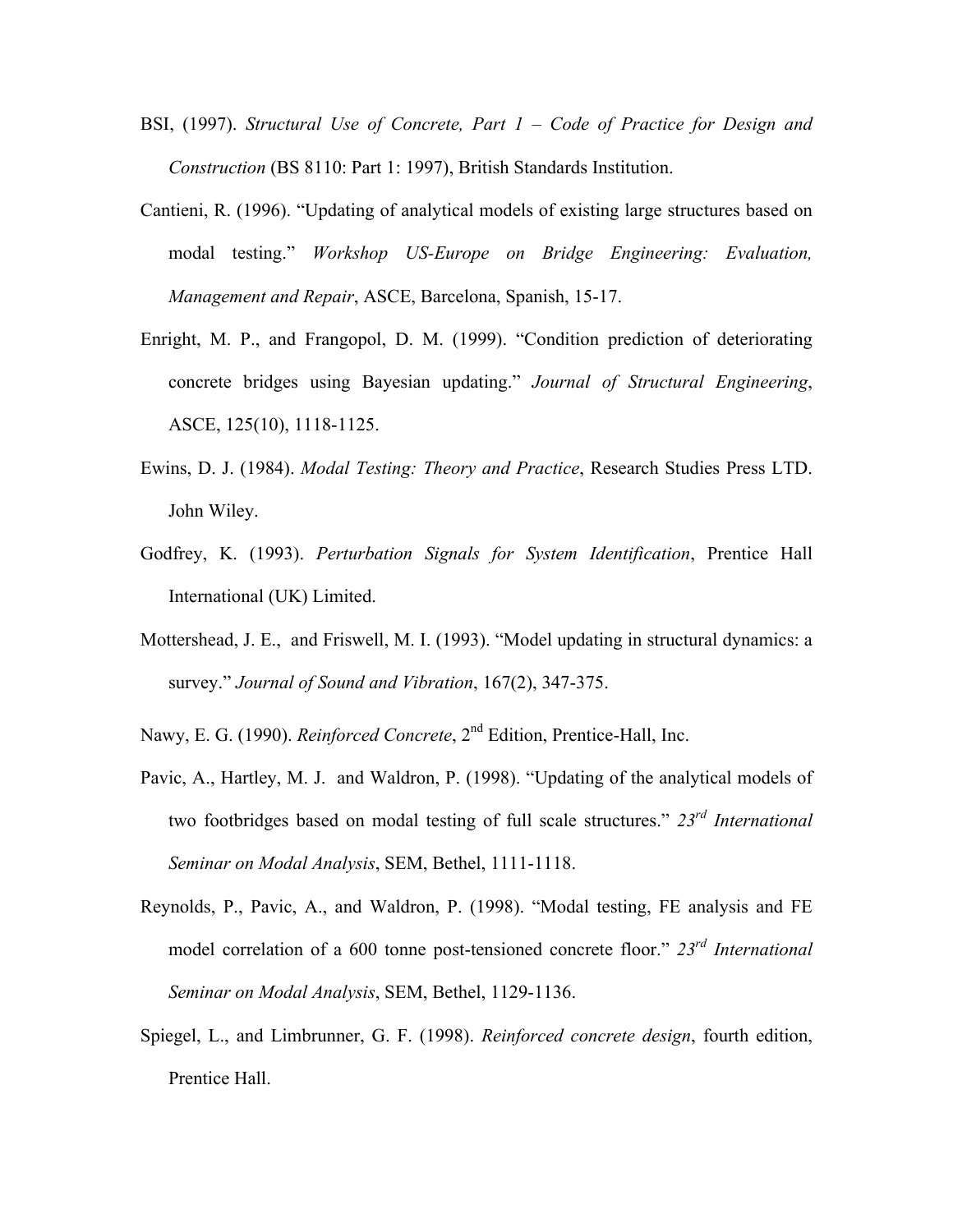Wahab, M. M. A., and Roeck, G. D. (1999). "Damage detection in bridges using modal curvatures: application to a real damage scenario." *Journal of Sound and Vibration*, 226(2), 217-235.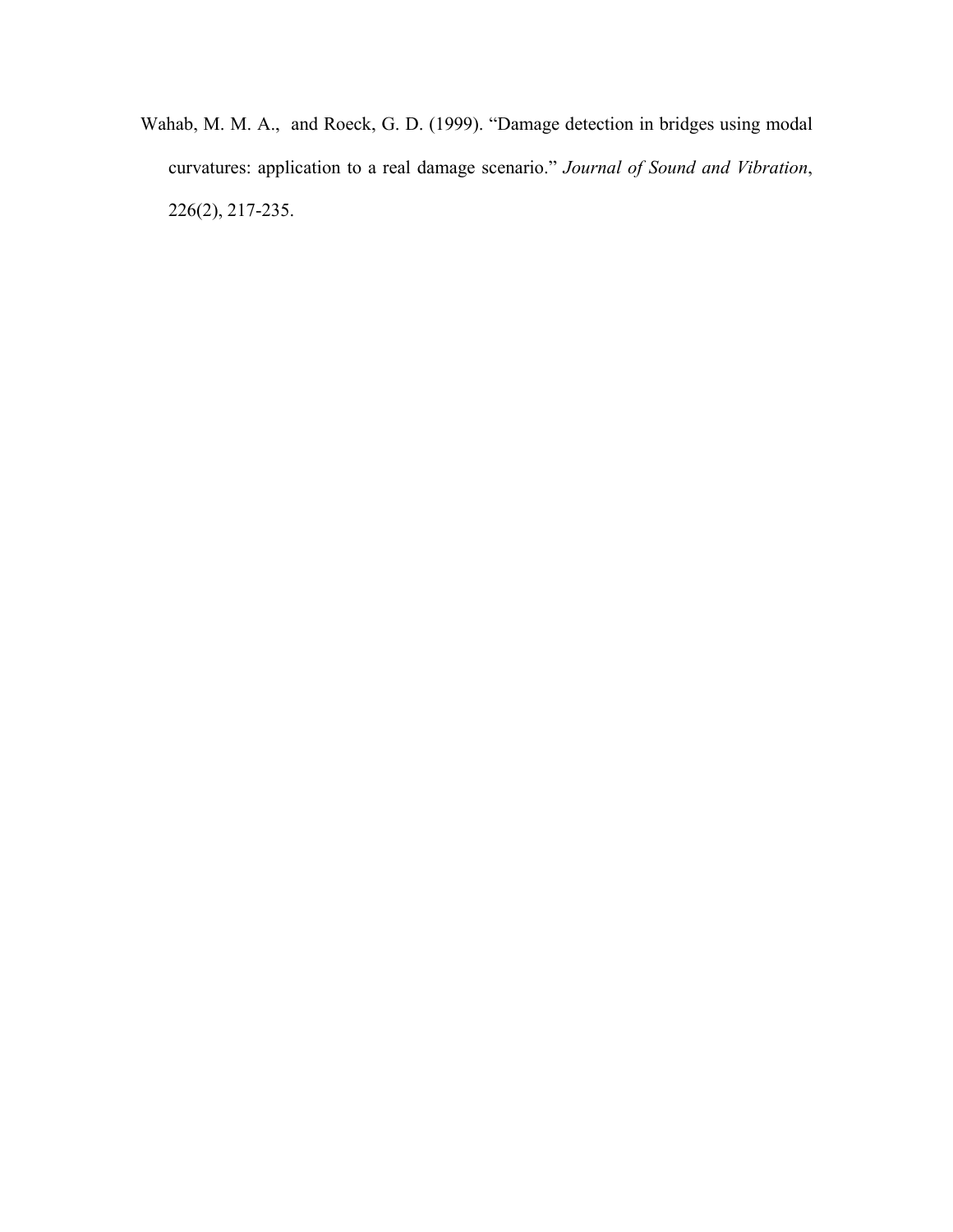| Undamaged structure |              |                  |                   | Damaged structure |      |            |            |
|---------------------|--------------|------------------|-------------------|-------------------|------|------------|------------|
| $f_u$               | $J_e$        | $\Delta_f$       | MAC               | $f_u$             |      | $\Delta_f$ | <i>MAC</i> |
| (Hz)                | (Hz          | $(\%)$           | $(\%)$            | (Hz)              | (Hz) | $(\%)$     | $(\%)$     |
| (1)                 | $\mathbf{2}$ | $\mathfrak{B}$ ) | $\left( 4\right)$ | (5)               | (6)  |            | (8)        |
| 13.3                | 12.9         | 3.20             | 98.8              | 10.0              | 10.0 | $-0.40$    | 99.7       |
| 31.3                | 33.0         | $-5.12$          | 97.6              | 32.0              | 32.2 | $-0.76$    | 99.0       |
| 44.5                | 42.6         | 4.40             | 97.3              | 41.1              | 40.8 | 0.69       | 97.7       |
| 74.1                | 70.6         | 4.99             | 96.6              | 70.2              | 68.8 | 1.98       | 93.2       |
| 78.2                | 81.4         | $-3.95$          | 98.2              | 78.6              | 78.5 | 0.13       | 97.6       |

Table 1 Correlation between updated and measurement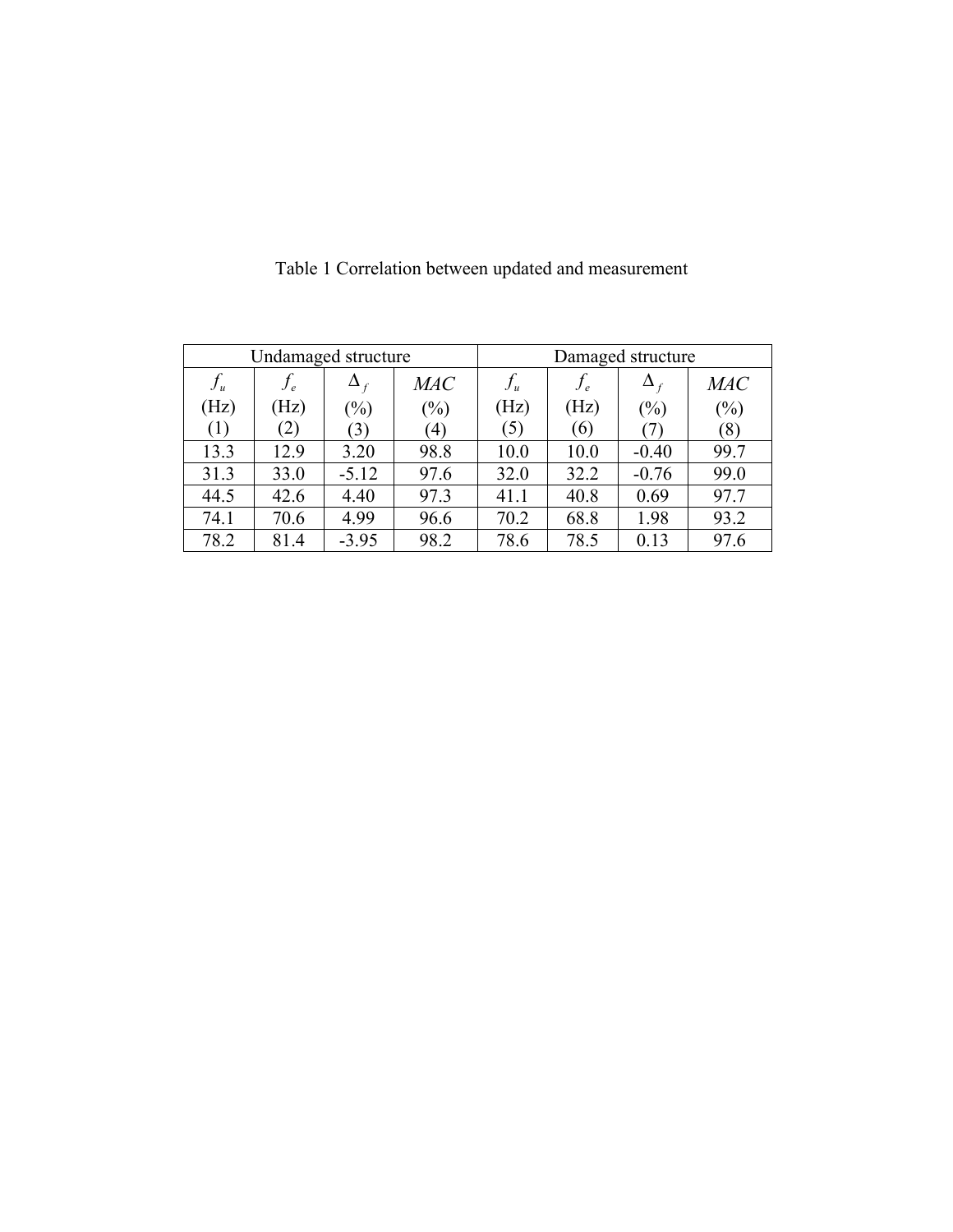



Fig. 1. Schematic of RC bridge deck structure

- (a) span unit with simple supports;
- (b) cross-section, unit: length(*mm*), area(*mm* 2 )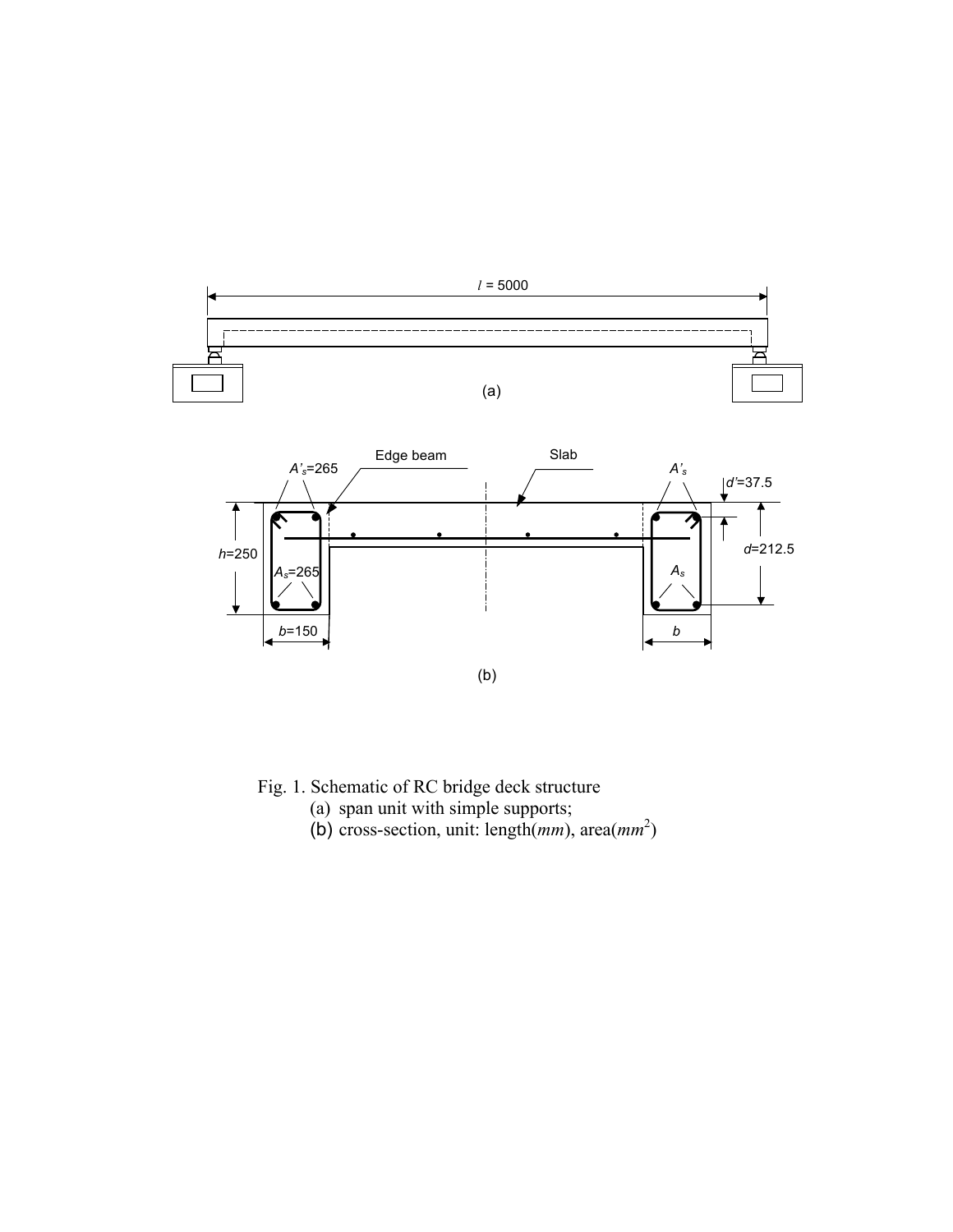

Fig. 2. A damaged bridge FE model with 'weak' beam elements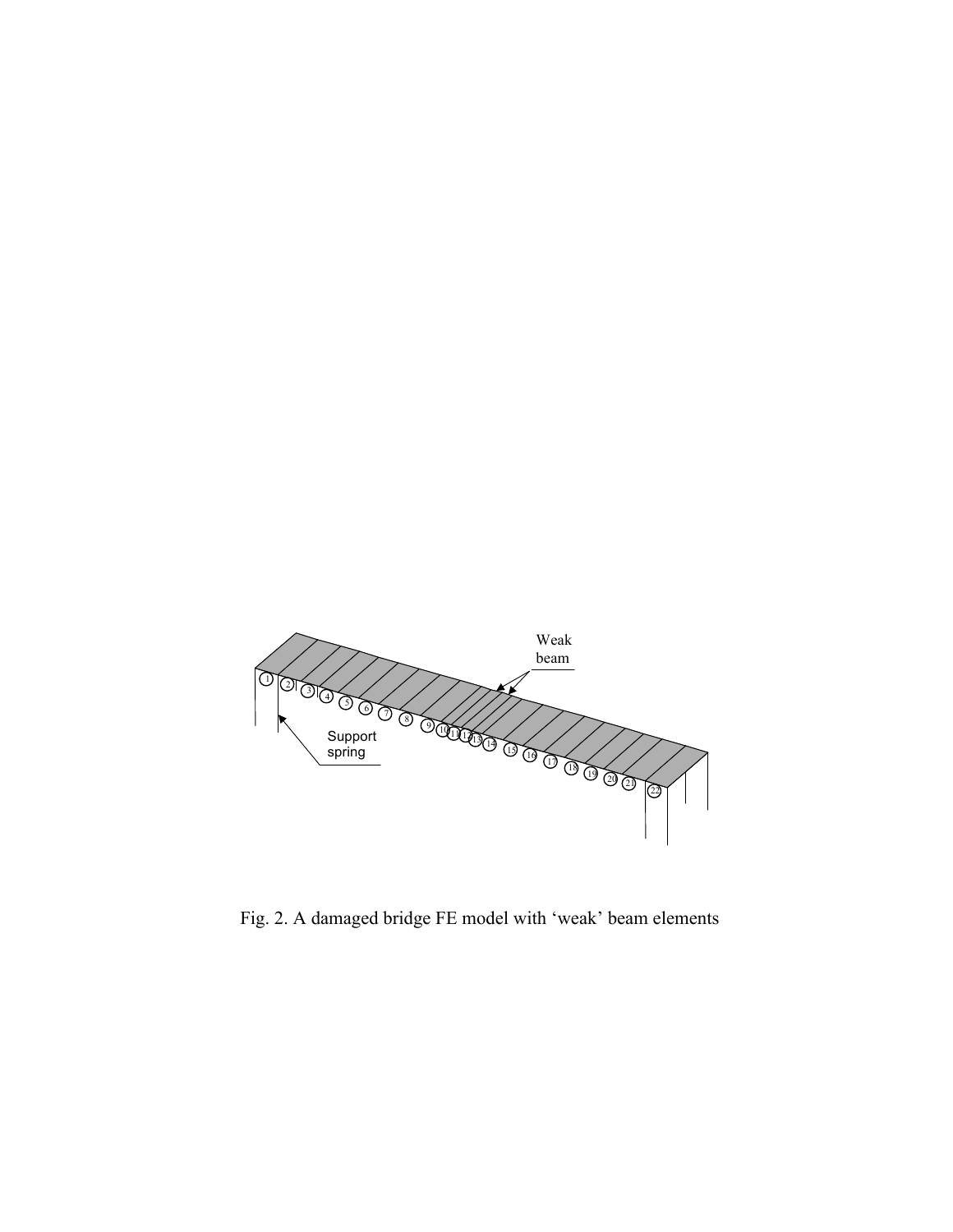

Fig. 3. Pair of mode shapes between updated and measured ---- undeformed - updated - measured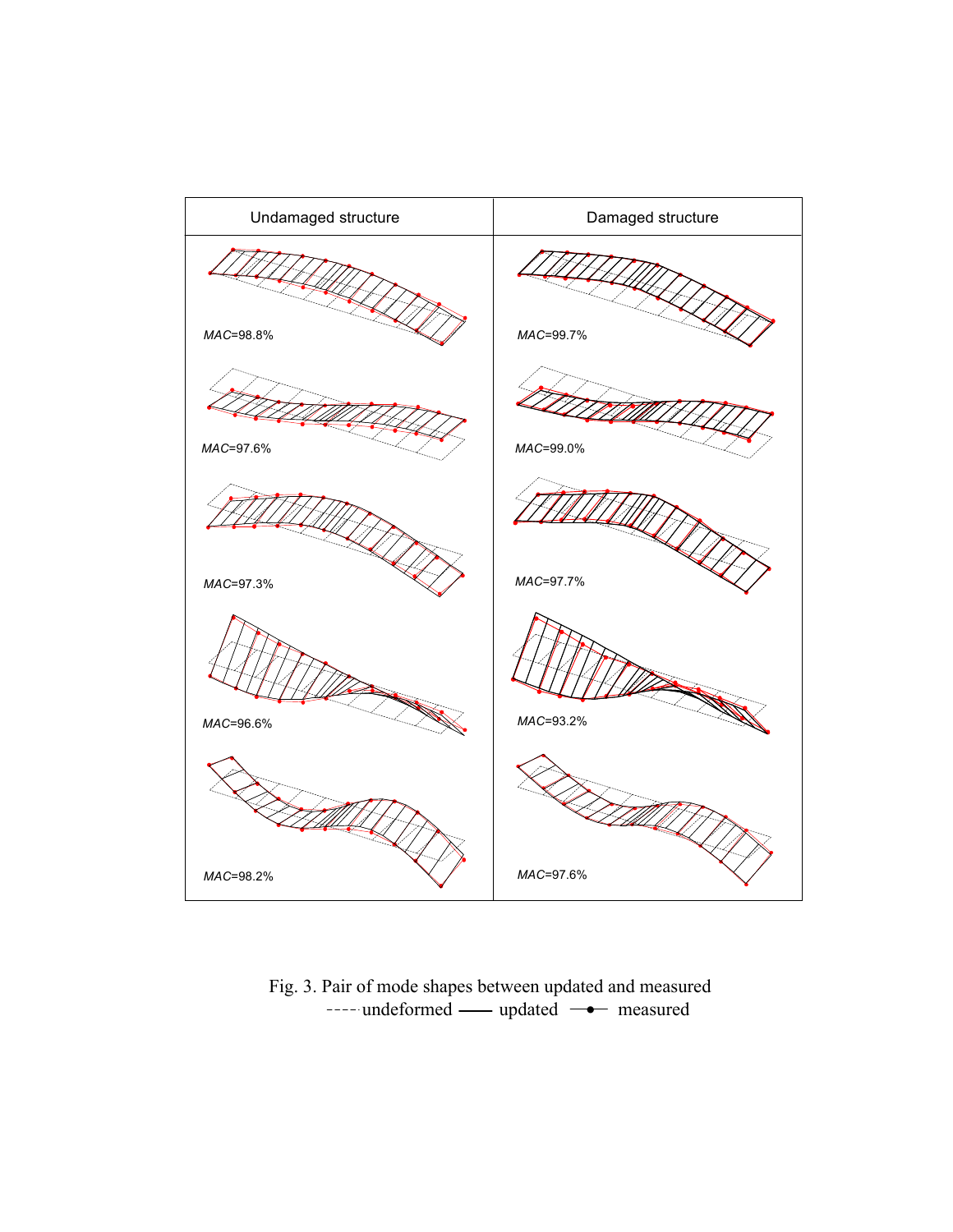

Fig. 4. Sensitivity envelop of frequencies to moment of inertia of beam



Fig. 5. Sensitivity envelop of *MAC* to moment of inertia of beam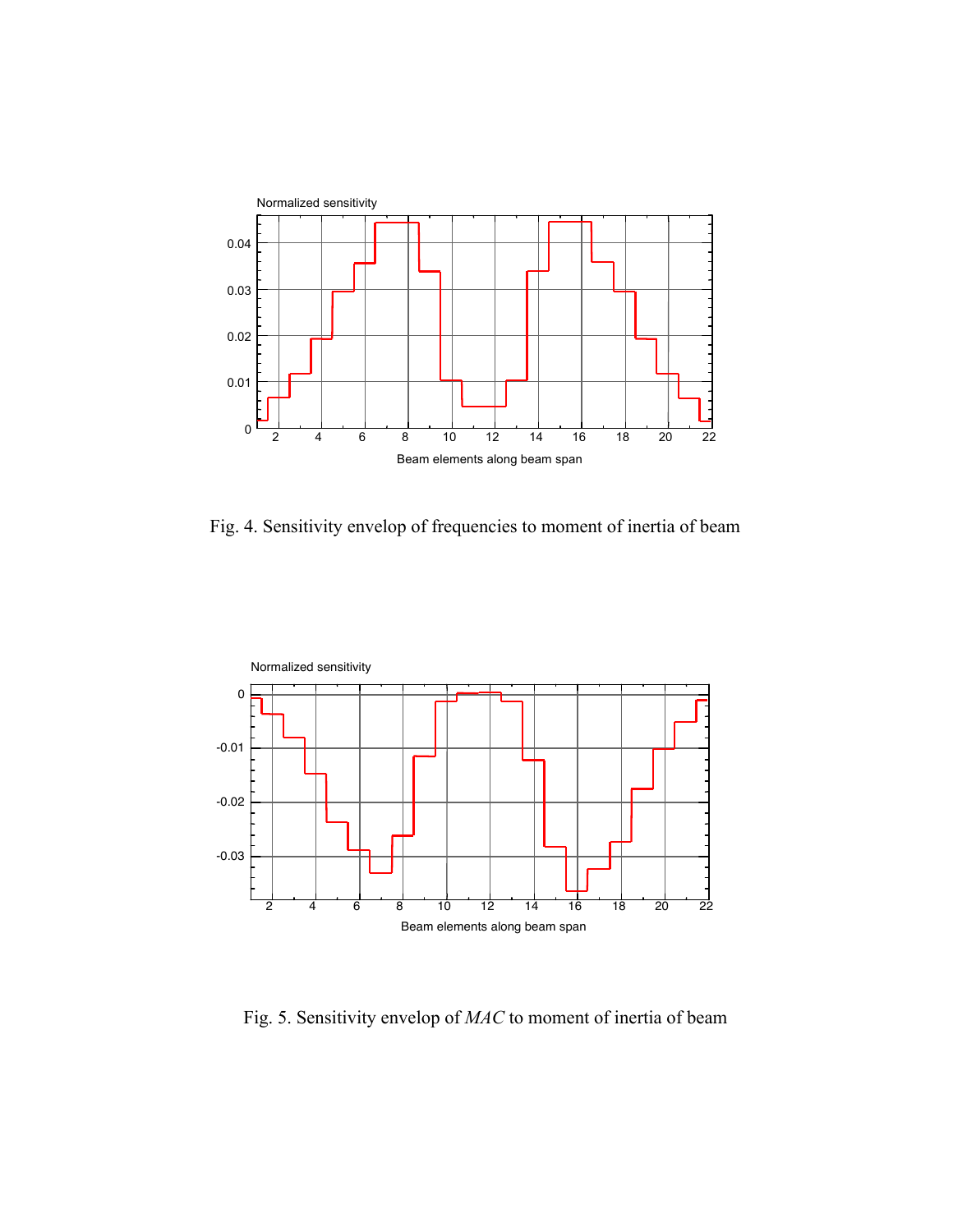

Fig. 6. Frequency pair between updated and measured data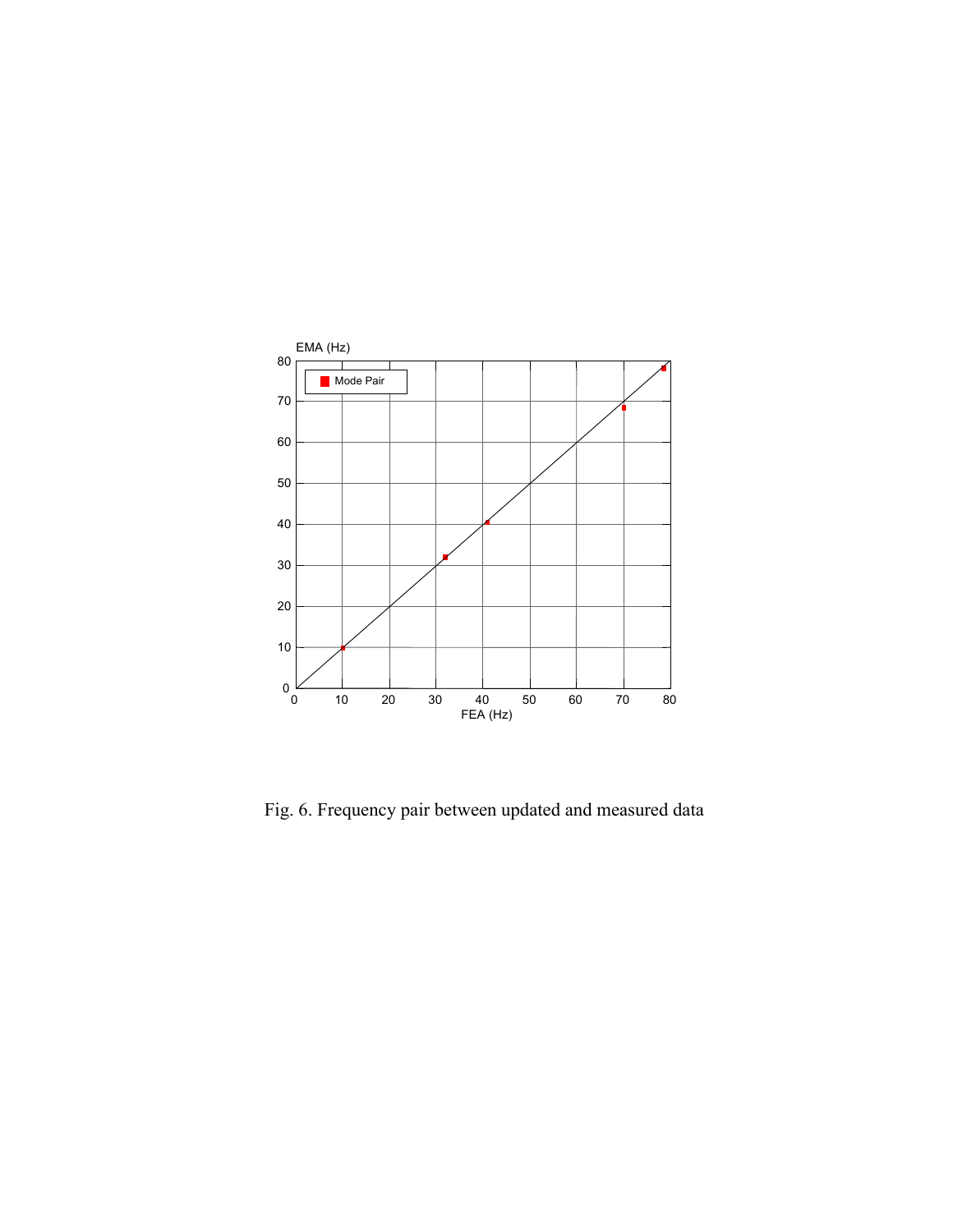

Fig. 7. *MAC* Matrix correlating updated and measured modes